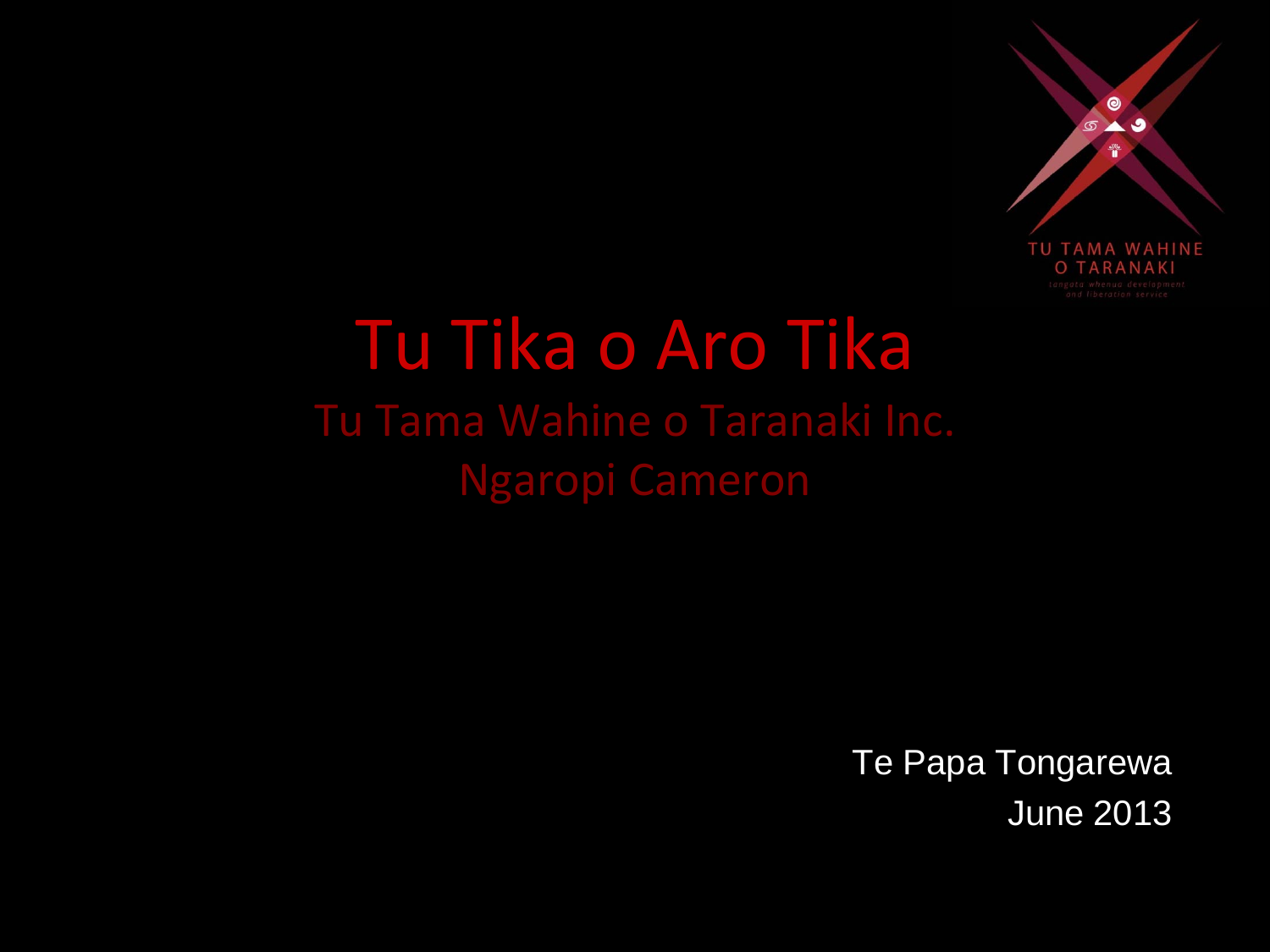

### Whakapapa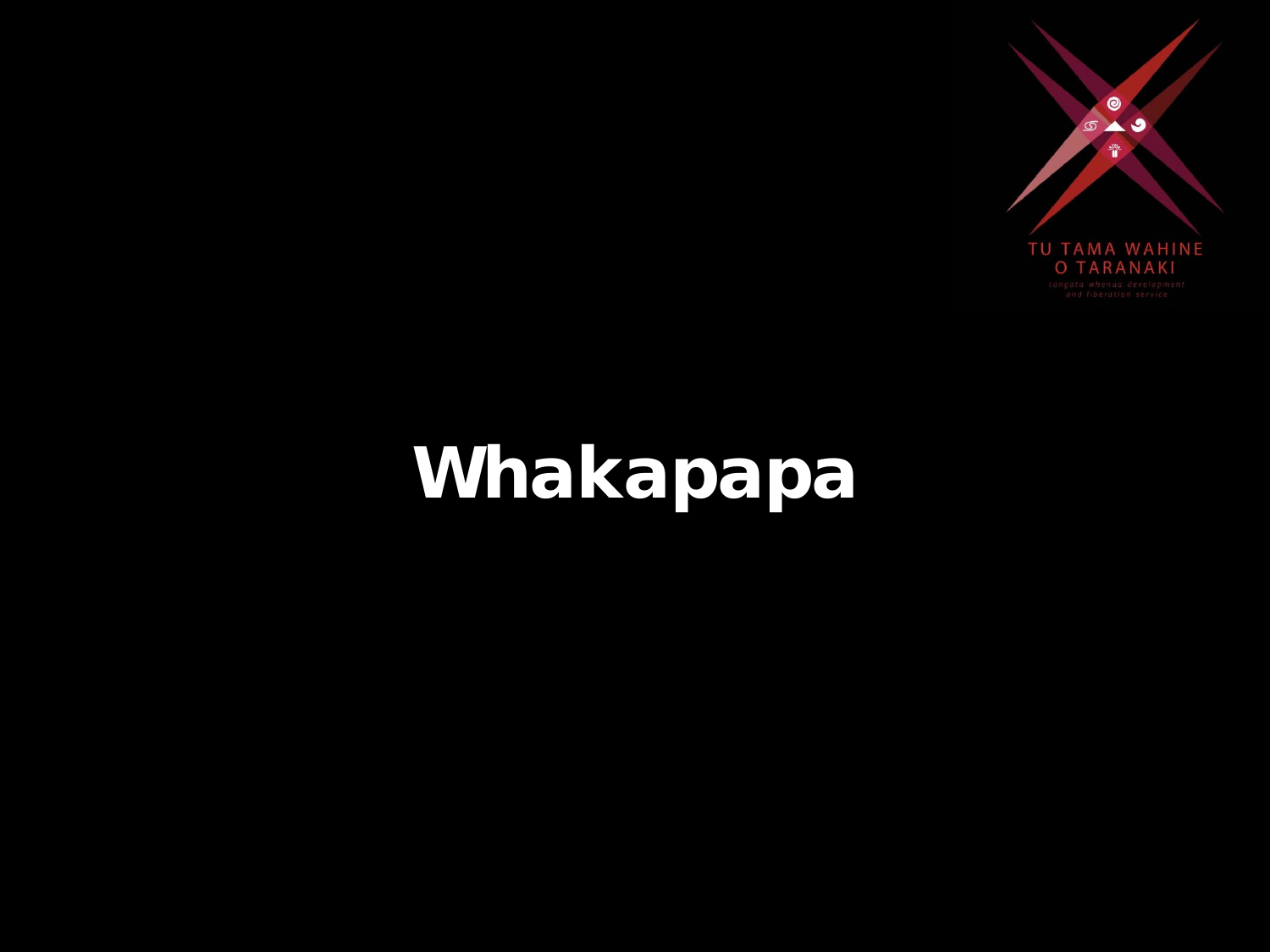

#### Wairua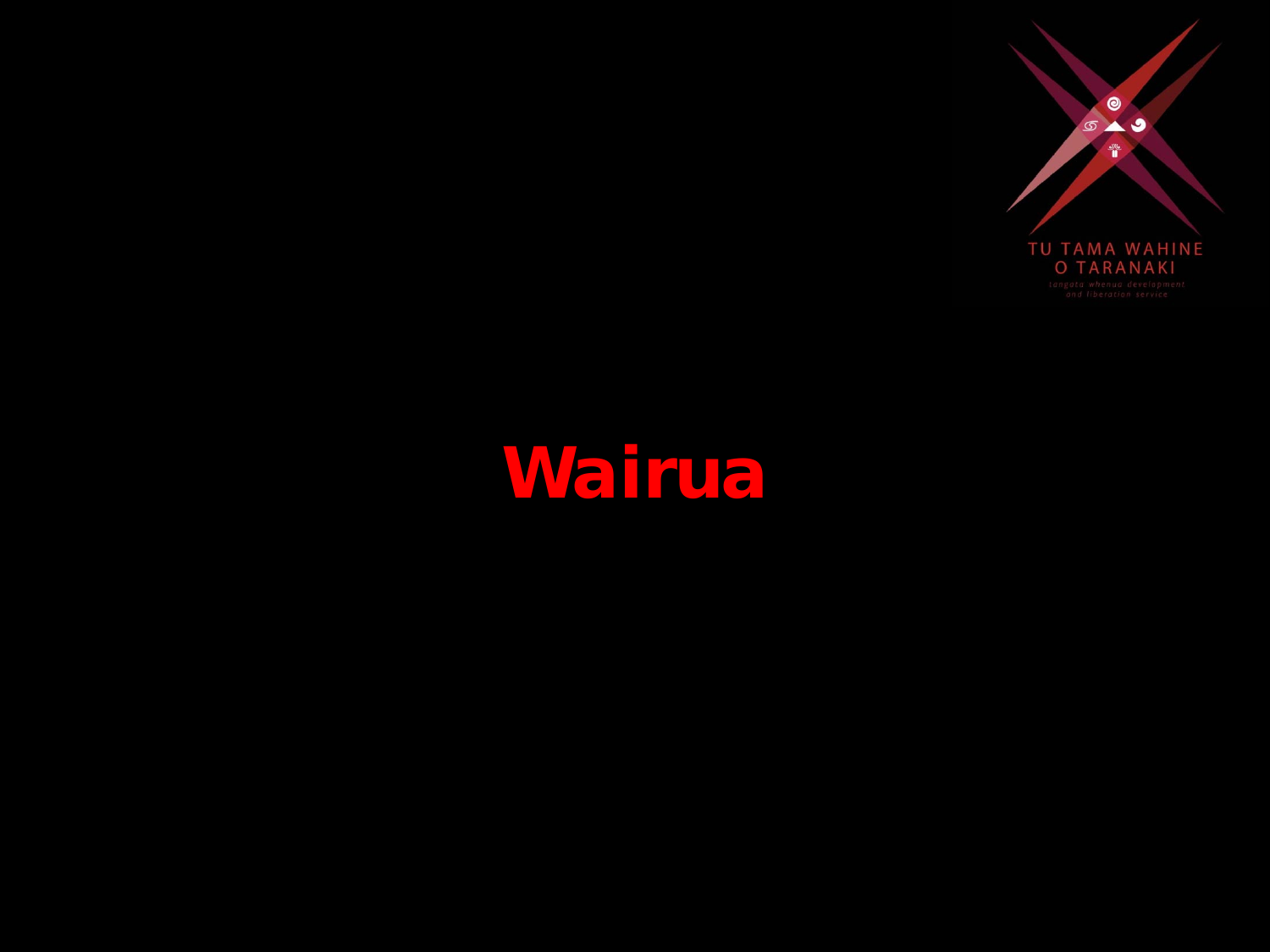

#### Mana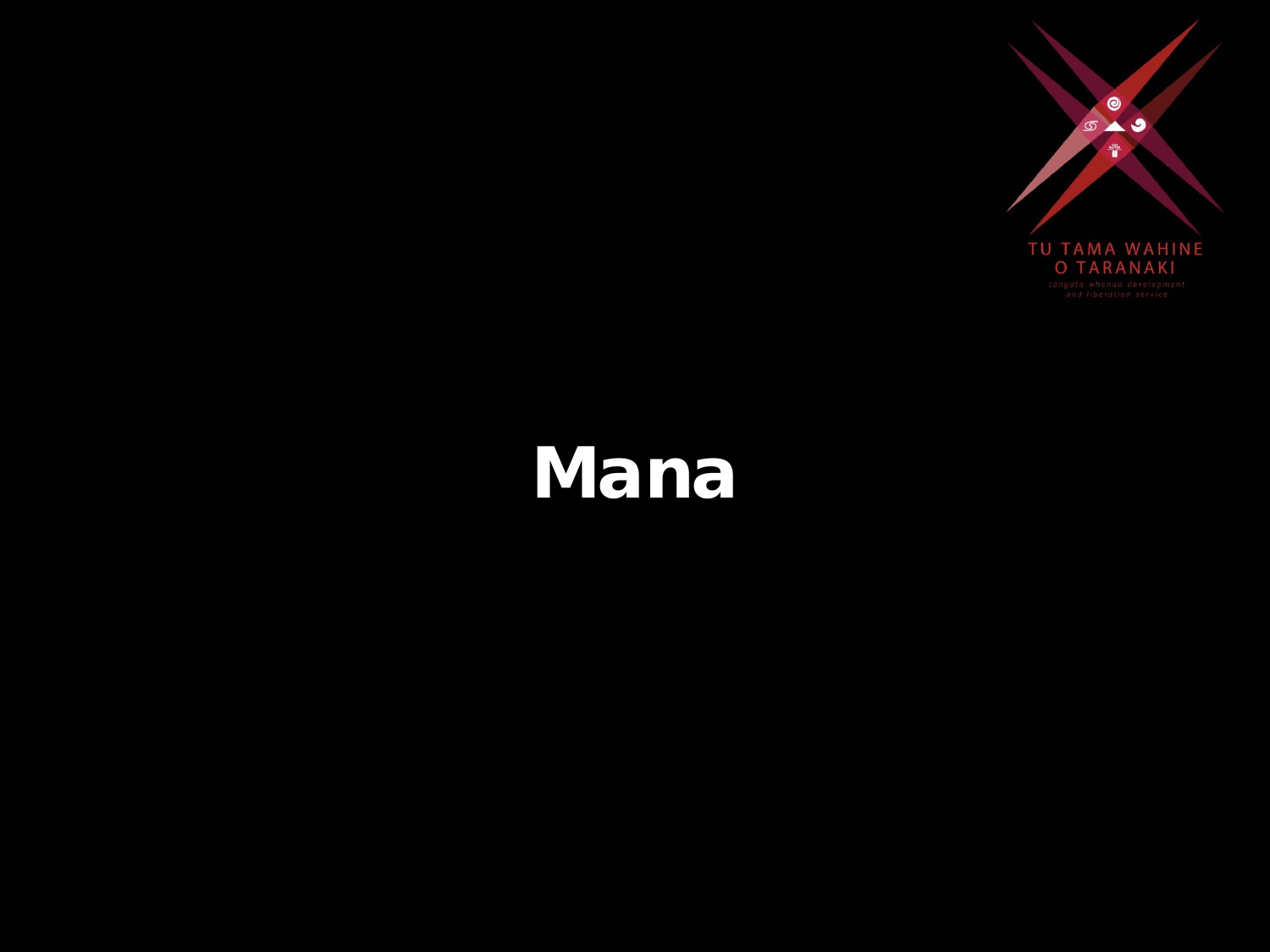

## Tapu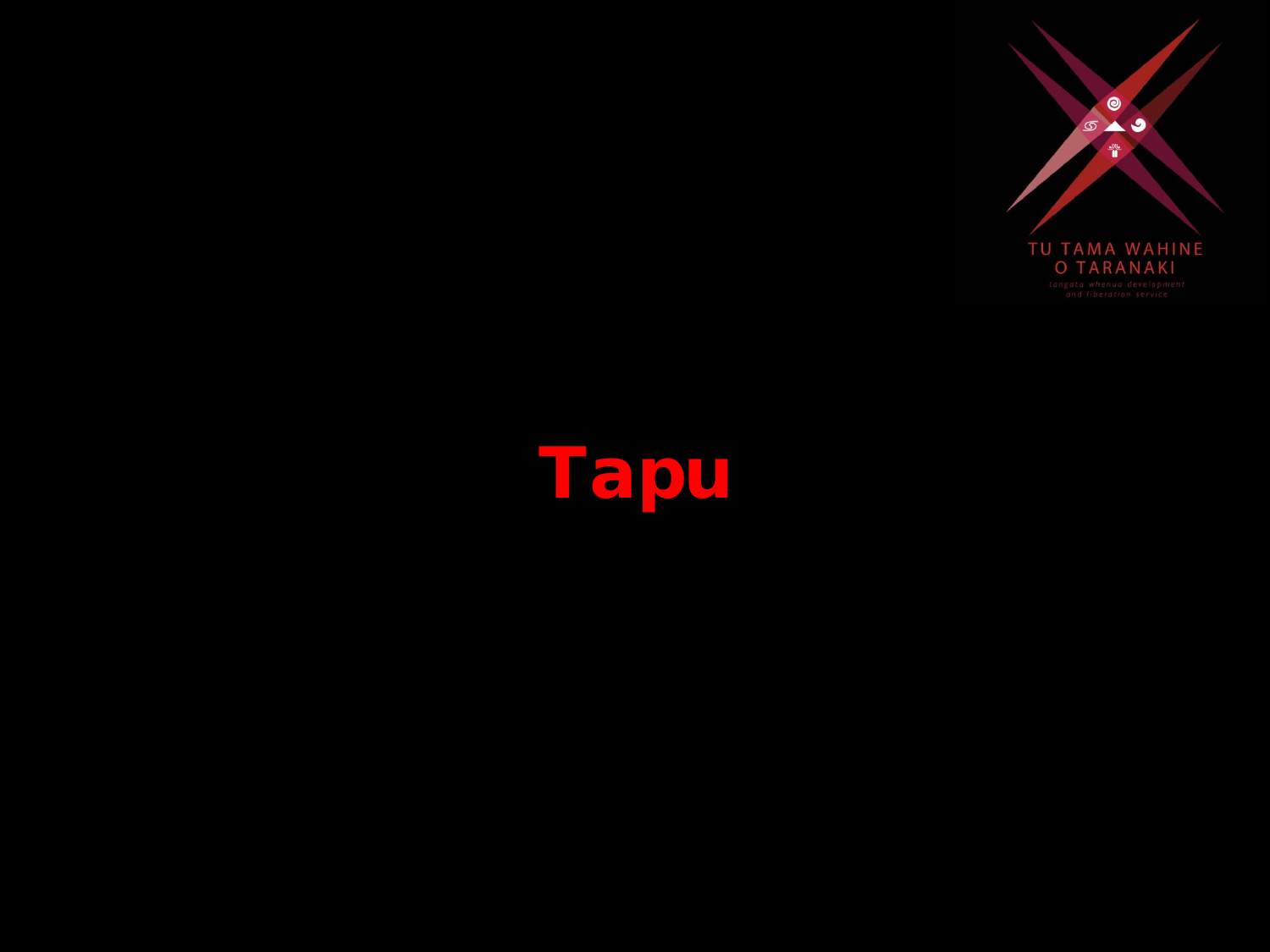

# Tikanga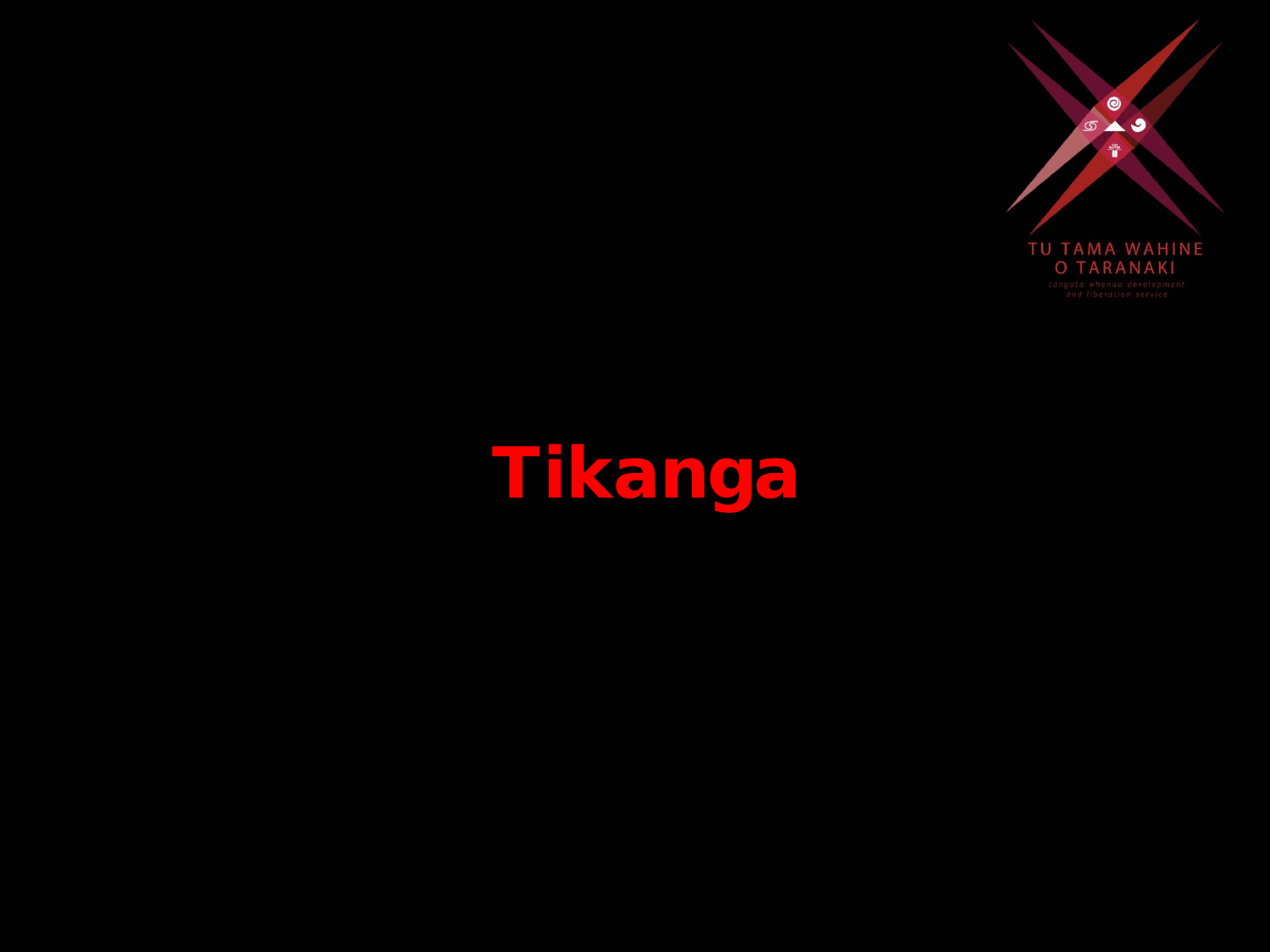TRUE

or

False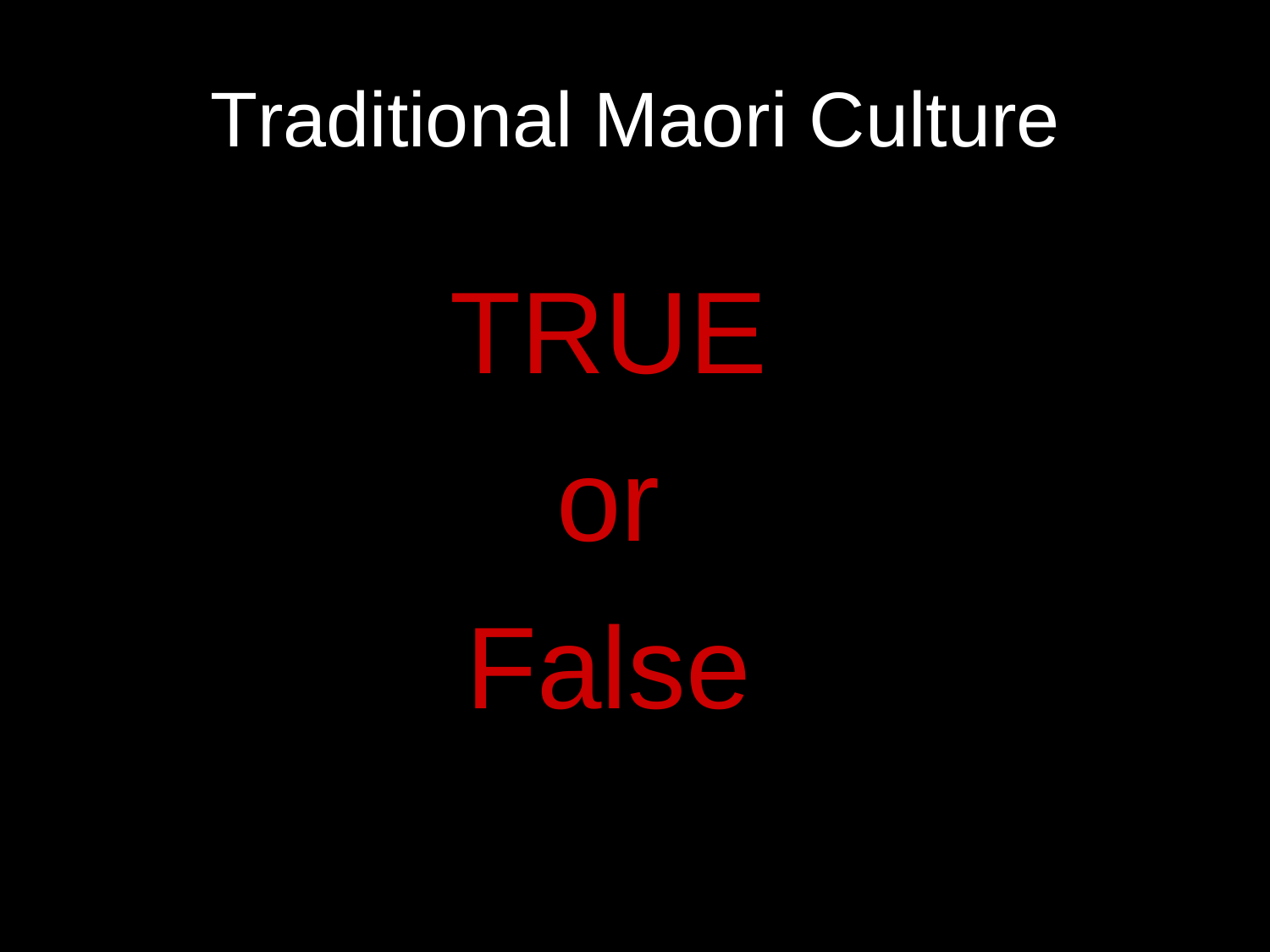Maori men have a genetic pre-disposition to Violence

TRUE

False?

**or**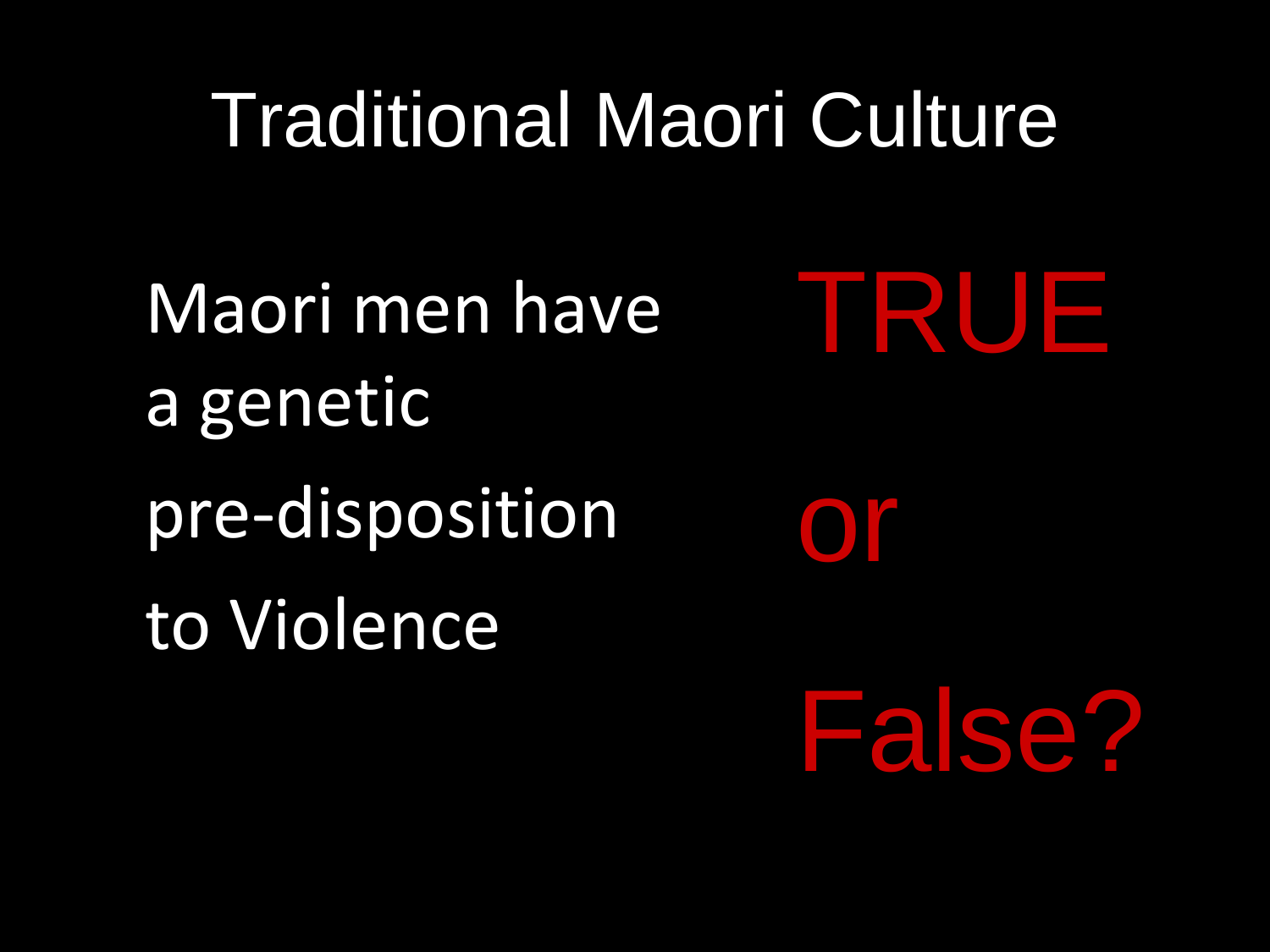#### FALSE

"The New Zealand father is devotedly fond of his children, they are his pride, his boast and peculiar delight; he generally bears the burden of carrying them continually within his mat"

*Joel Polack 1838*

"Its in some of their *JEANS* alright, the ones they choose to put on every morning. Violent behaviour is a choice and has no link to the genetic make-up of any ethnic group."

Whanau Violence Kaimahi – Tu Tama Wahine o Taranaki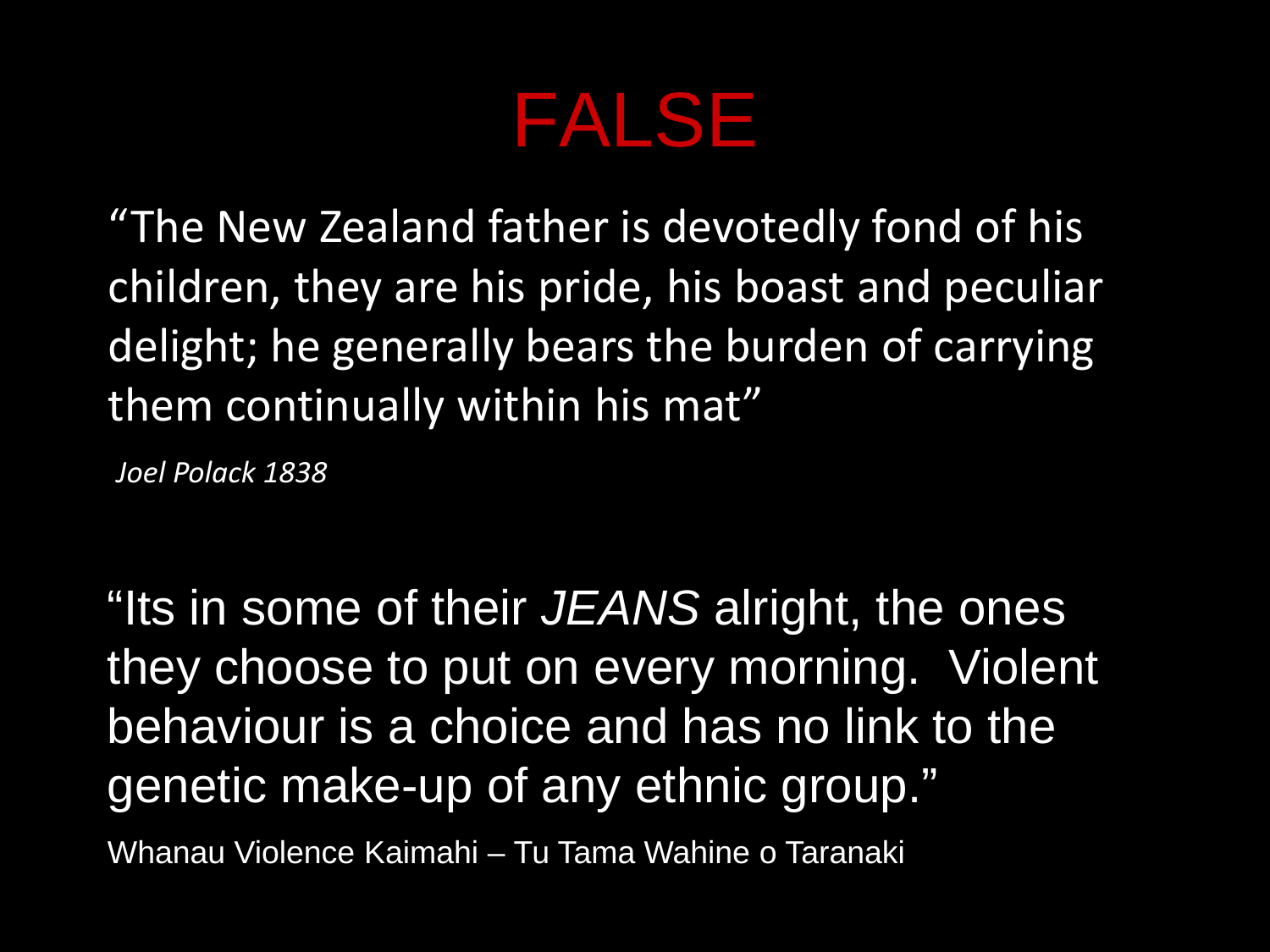Maori Men

once were warriors

TRUE

Or

False?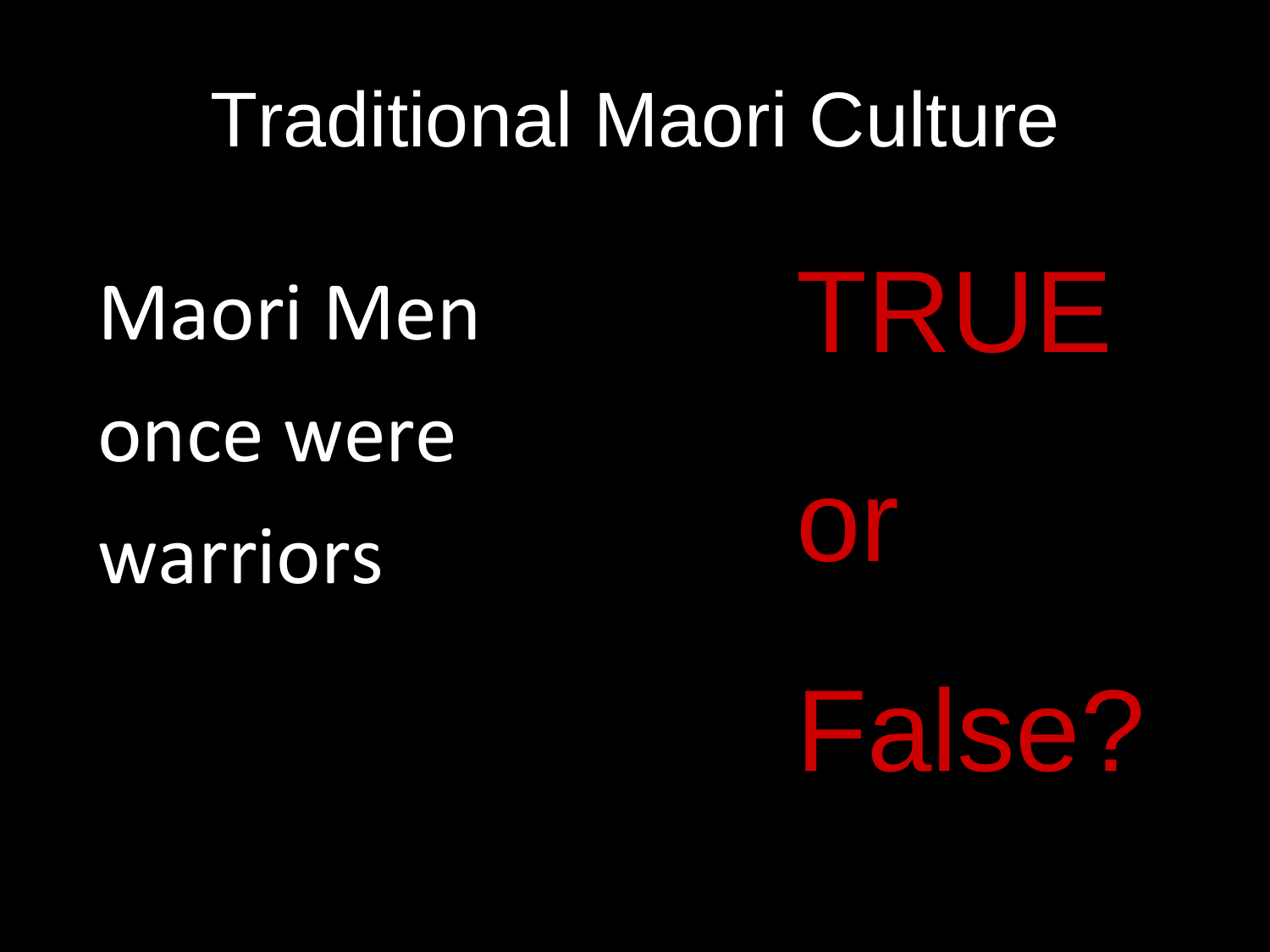### TRUE

"Once were warriors, once were gardeners, once were navigators, once were astronomer's, once were healers.............

Irihapiti Ramsden 1996

"Their love and attachment to children was very great, and that not merely to their own immediate offspring"

"Both parents are almost idolatrously fond of their children; and the father frequently spends a considerable portion of his time in nursing his infant, who nestles in his blanket and is lulled to rest by some native song"

*George French Angus 1847*

William Colenso 1868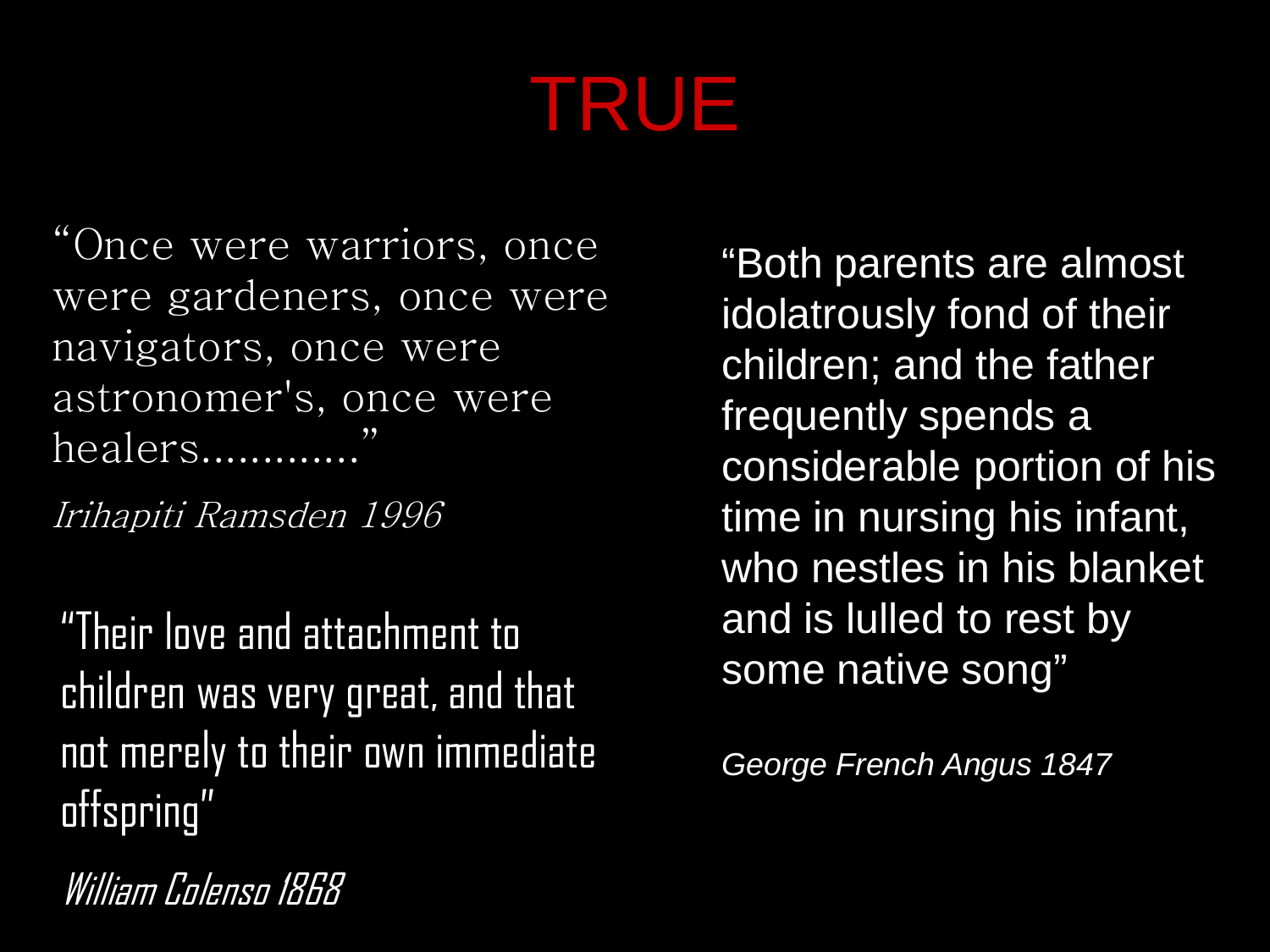Maori women and children were treated as a lesser subset, silenced within the home and throughout the marae. TRUE or False?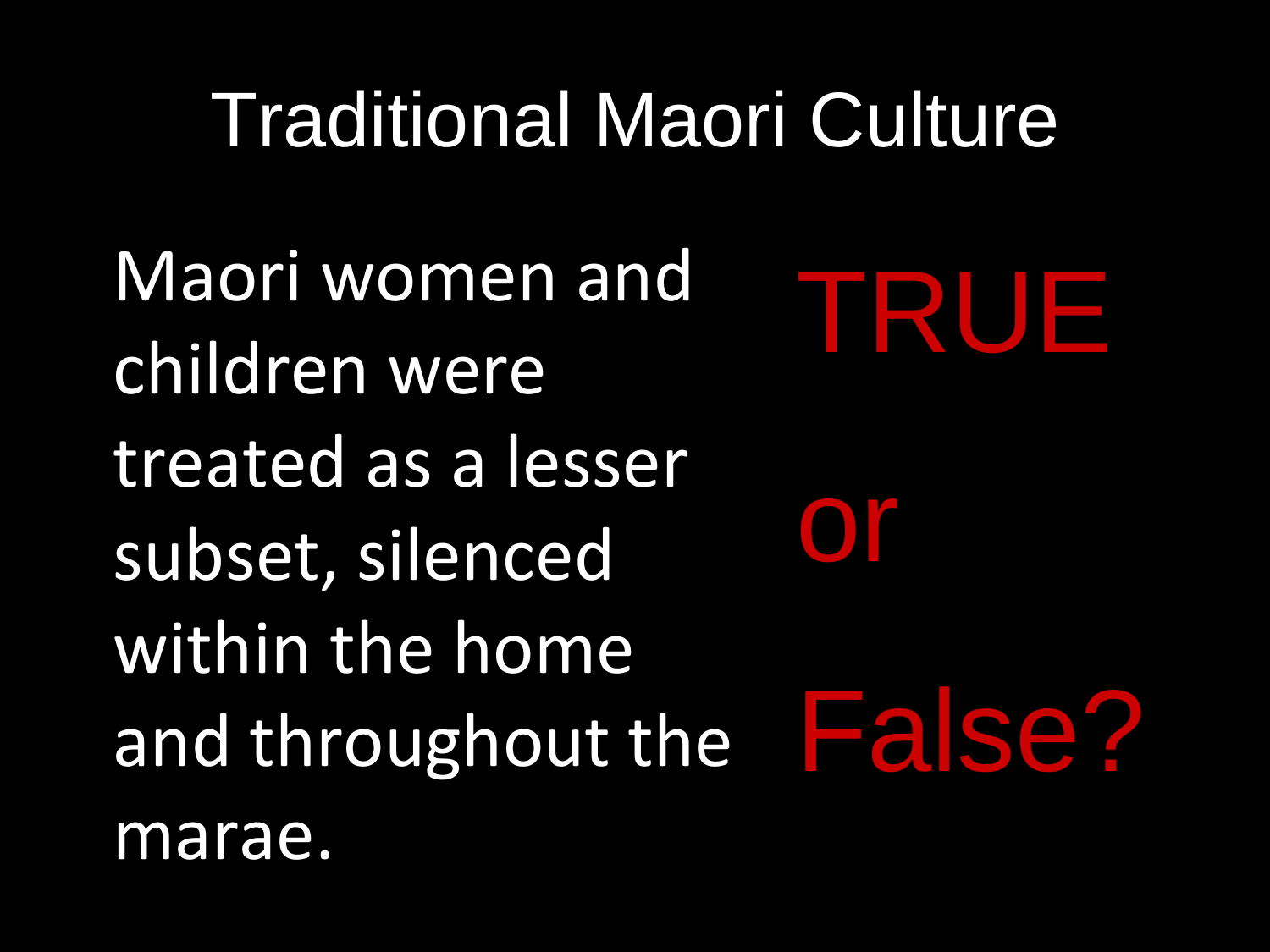

 The tapu of women requires that they be protected from the possibility of abuse. It is proper for the male orator to accept the risks inherent in representing his people……

 ….the tapu accorded a woman on a marae acknowledges her "supremacy" over men. p60.

Te Marae – A Guide to Customs and Protocol. Hiwi and Pat Tauroa. 1986.

"I saw no quarrelling while I was there. They are kind to their women and children. I never observed either with a mark of violence upon them, nor did I ever see a child struck"

*Rev. Samuel Marsden1814*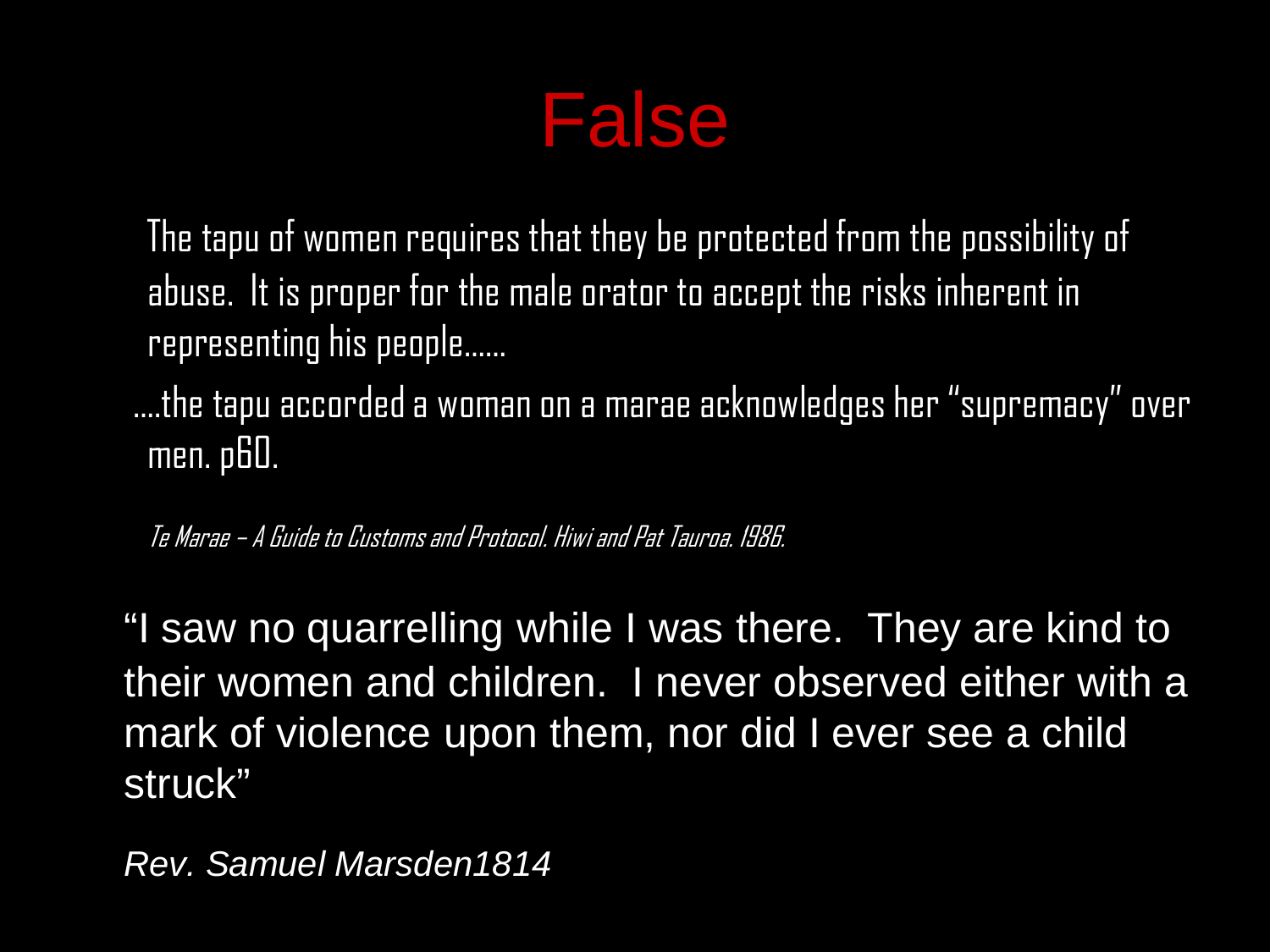#### Taranaki

*"There may be no others where as many Treaty breaches had equivalent force and effect over a comparable time"*

*TRUE or FALSE?*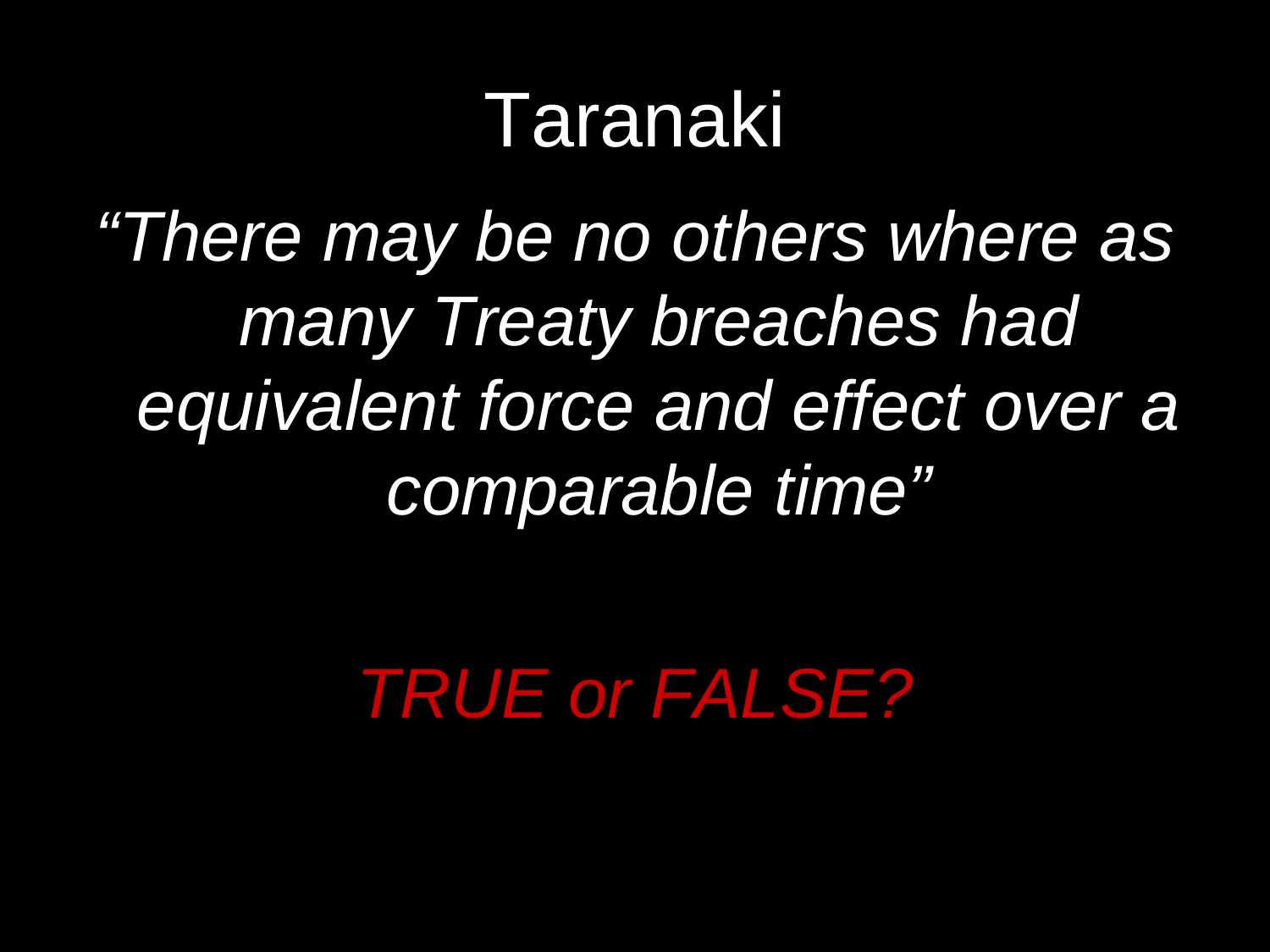## TRUE

*"There may be no others where as many Treaty breaches had equivalent force and effect over a comparable time" Taranaki Report - Kaupapa Tuatahi, Waitangi Tribunal 1996.*

*"Without a proper understanding of history, those who practice in the disciplines of applied social sciences operate in a vacuum, thereby merely perpetuating this ongoing neo-colonialism" Professor Eduardo Duran Bonnie Duran*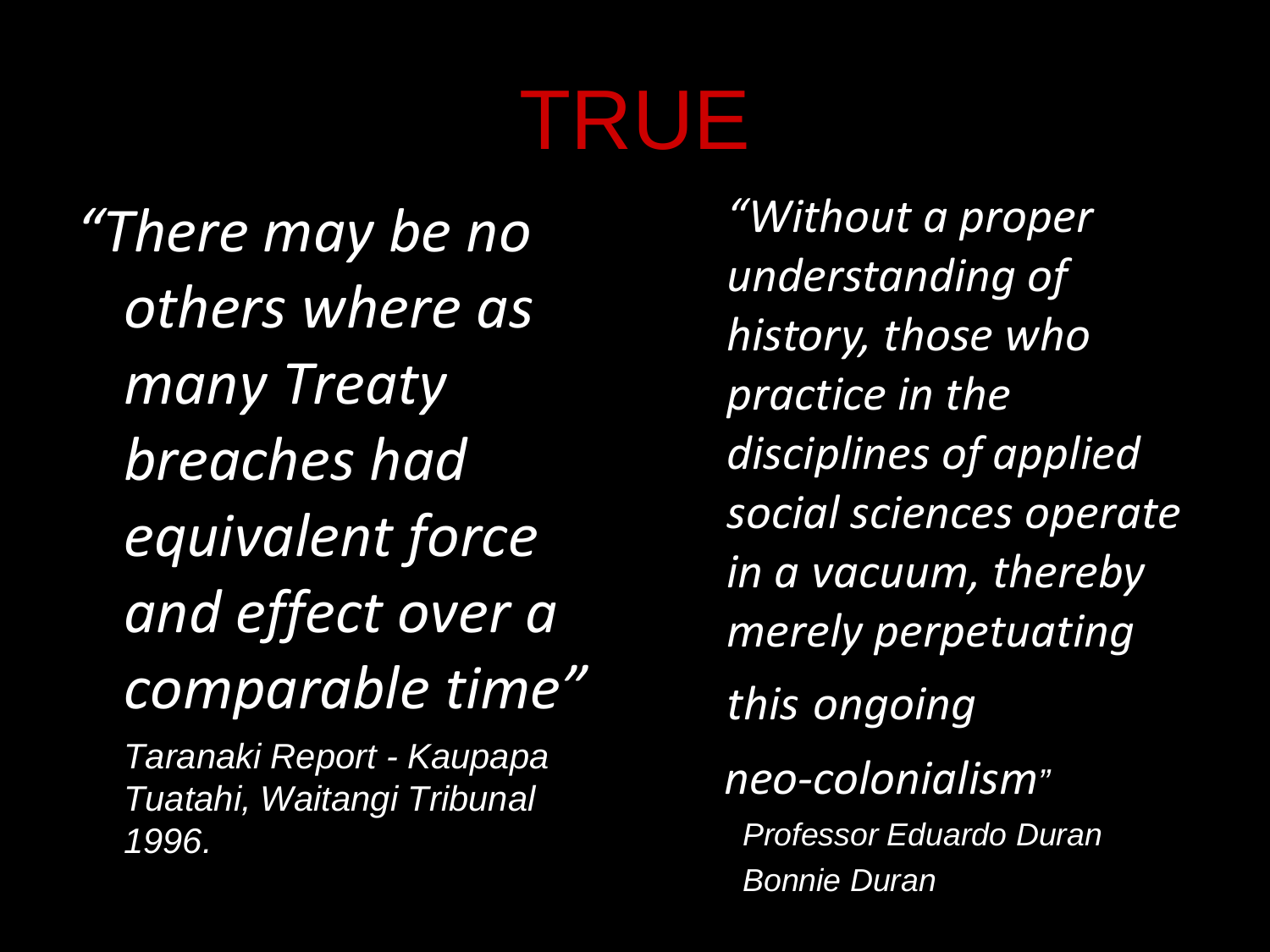#### TRUE or FALSE?

# *"Maori are not the problem, we are the solution."*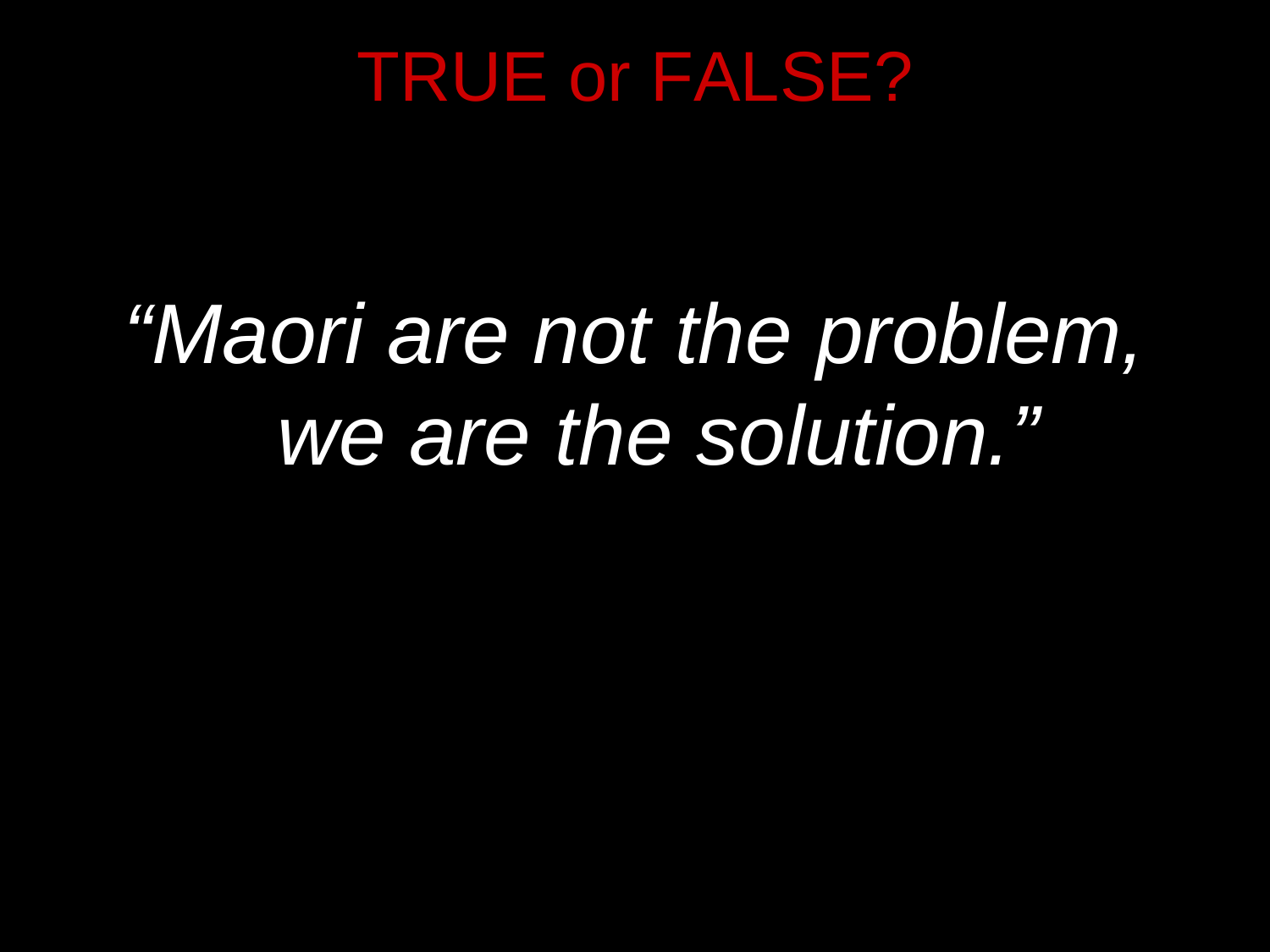

# "Maori are not the problem, we are the solution."

*Ngaropi Cameron Tuesday 24th July 2012 Families Commission Wealth Creation Wananga – New Plymouth*